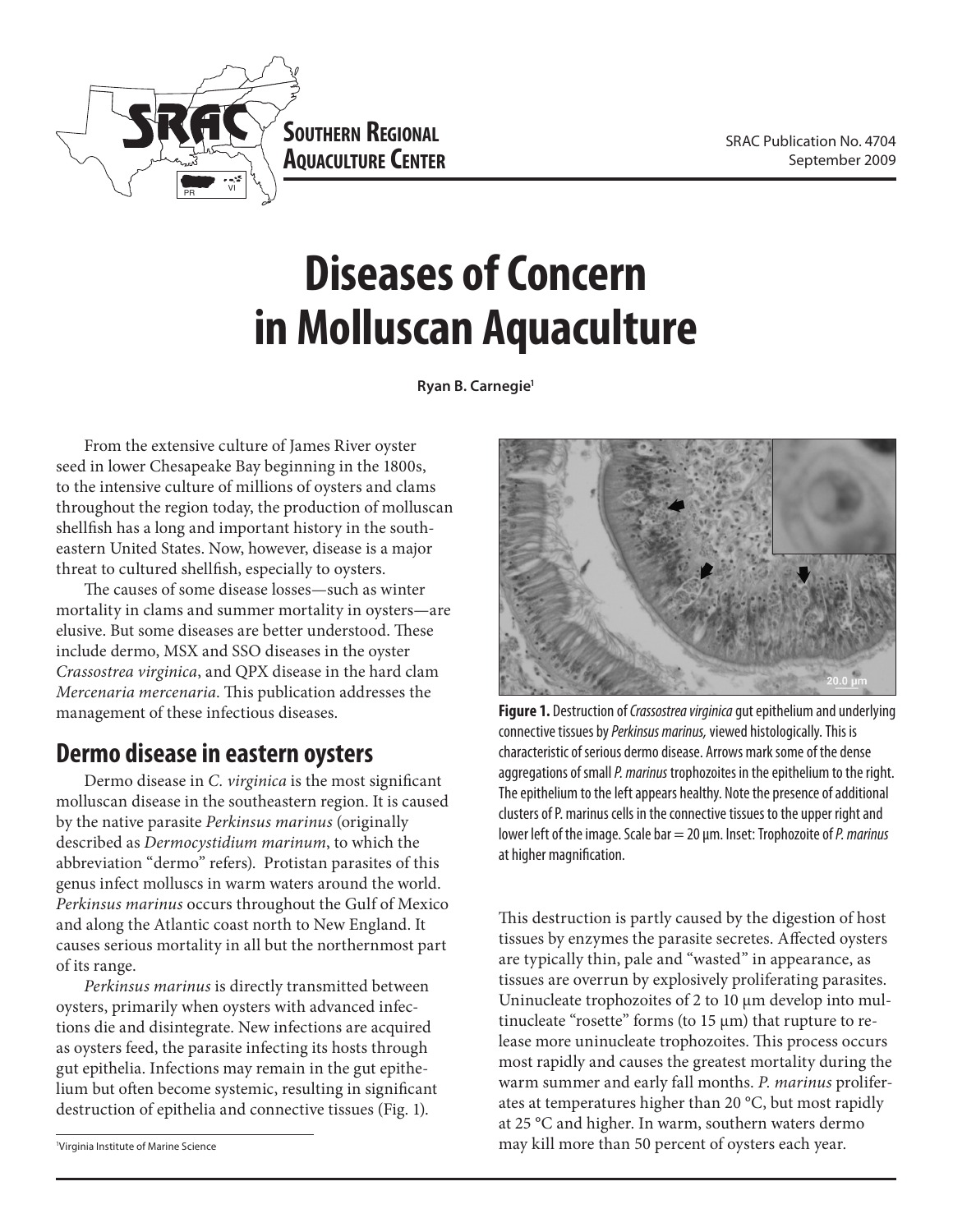*P. marinus* thrives at estuarine salinities. Warmseason salinities as low as 12 ppt will support full dermo disease outbreaks, so areas most at risk can be identified by local salinity patterns. Salinity is a key determinant of the local distribution of dermo disease. *P. marinus* does tolerate periods of low salinity, however. Even at salinities below 5 ppt the parasite can survive for extended periods. So pulses of low salinity produced by typical summer storms are unlikely to purge *P. marinus* from oyster populations, but fluctuations in salinity do influence the timing of intense dermo disease outbreaks. The most serious outbreaks are associated with drought years. Seasonal morbidity and mortality are typically delayed to later summer or fall in systems greatly influenced by rivers, which generally flow most strongly and produce the lowest estuarine salinities in the spring. In the Gulf of Mexico, dermo outbreaks may be linked to the El Niño – Southern Oscillation (ENSO) cycle, with serious outbreaks regularly following the arrival of warm, dry, La Niña climatic conditions.

The effect of dermo disease in aquaculture can be minimized by culturing oysters in waters where the autumn salinity is below 12 to 15 ppt. Prospects for successful culture in waters of higher salinity are improving with the development of fast-growing, relatively disease-resistant, domesticated oyster strains. While oysters of these strains acquire *P. marinus* infections, many reach market size before suffering serious morbidity and mortality, even in waters of higher salinity (more than 15 ppt). Because the risk of dermo disease increases with the age of oysters, decreasing the time to market is fundamental to profitable oyster aquaculture. The fallowing of *P. marinus*-infected commercial oysters beds was recommended years ago in Virginia, but it is not clear that this strategy would be beneficial anywhere today, given the abundance of this parasite. And because transmission can occur over long distances (kilometers), siting oyster production far from sources of infection such as reefs or structures harboring wild oysters will not necessarily protect oyster crops from dermo disease.

#### **MSX disease in eastern oysters**

MSX disease in *C. virginica* is caused by the protistan parasite *Haplosporidium nelsoni.* MSX refers to Multinucleate Sphere Unknown, as this pathogen was known before its description in 1966. *Haplosporidium nelsoni* was introduced from Asia and is notorious as the cause of catastrophic (more than 90 percent) oyster mortality in Delaware Bay beginning in 1957 and in Chesapeake Bay beginning in 1959. These were the first catastrophic oyster disease outbreaks in the region. In Chesapeake

Bay, because of continued overharvesting, the spread of dermo disease to lower salinity waters in the 1980s, and the general deterioration of the Bay environment, oyster populations have never completely recovered.

*Haplosporidium nelsoni* has been documented along the Atlantic coast from Nova Scotia to Florida, with epizootic disease and significant mortality occurring from Maine to Virginia. It is apparently not a serious cause of mortality south of Virginia, for reasons that are not known. A recent molecular survey hinted at the presence of *H. nelsoni* in the Gulf of Mexico, but its presence there has never been visually confirmed. Seed produced from Gulf oysters are highly susceptible to MSX disease when cultured in Mid-Atlantic waters, which suggests that Gulf populations have never been exposed to MSX.

Unlike *P. marinus*, *H. nelsoni* is not directly transmissible among oysters. The intermediate host or hosts that are thus presumed to be involved in *H. nelsoni* transmission have never been identified. Susceptible oysters become infected from some unknown environmental source and die from May through October in the Chesapeake region. Initial infections occur in the epithelia of the gills and palps. From these epithelia, *H. nelsoni* colonizes connective tissues and large, multinucleate *H. nelsoni* plasmodia (to 50 µm; Fig. 2) spread throughout the host.



**Figure 2.** *Haplosporidium nelsoni* plasmodia (arrows) invading connective tissues of *Crassostrea virginica,* viewed histologically. This is typical of advanced MSX disease. Scale bar  $=$  20  $\mu$ m.

Spores, presumably a cell form essential to transmission of the parasite, form in the digestive tubules, primarily of younger oysters.

Salinity plays a key role in determining the distribution of *H. nelsoni.* The parasite cannot withstand salinities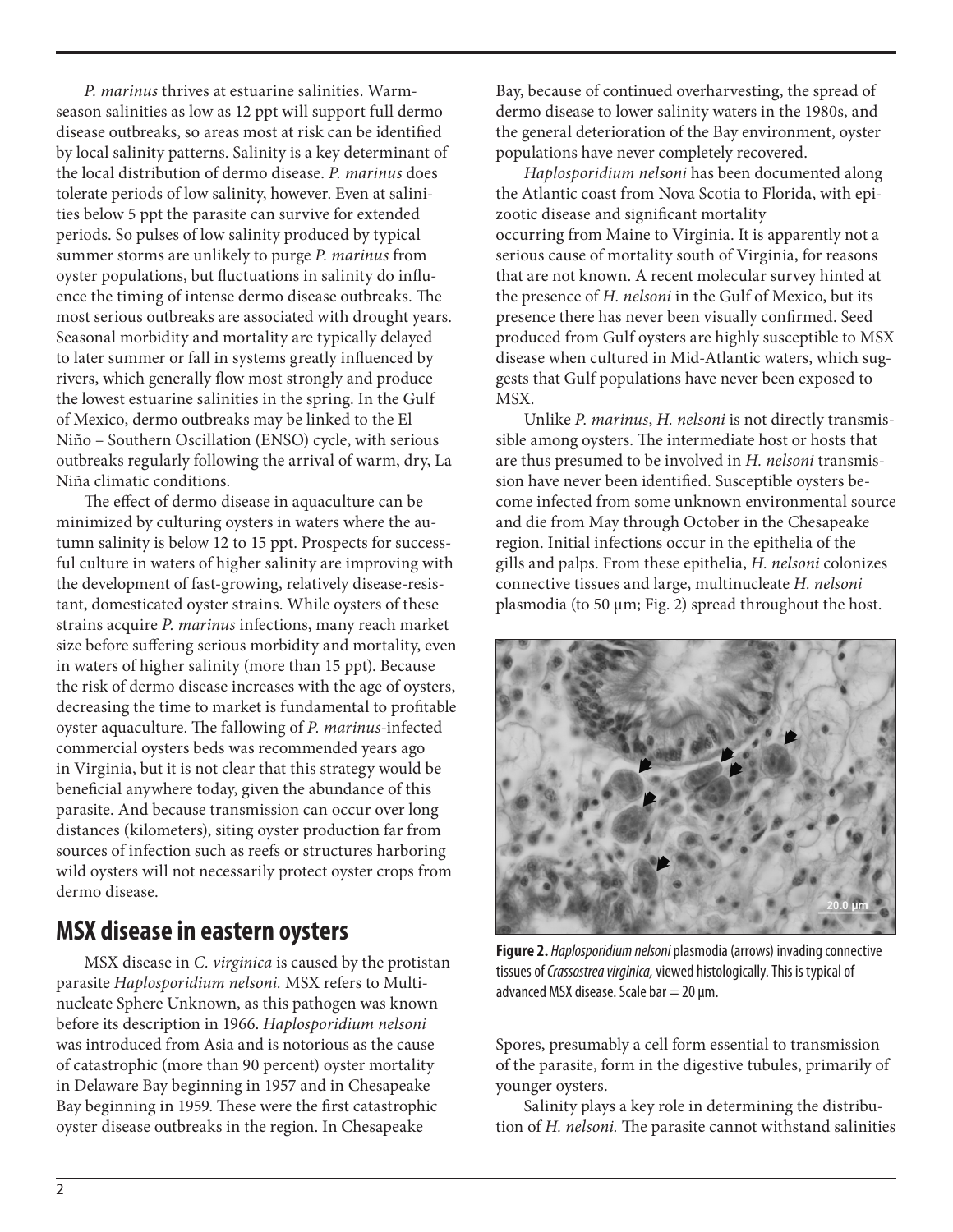below 10 ppt for more than 2 weeks when temperatures are above 20 °C, so periods of low salinity, particularly in the warmer months, effectively purge MSX from oyster beds. Following Tropical Storm Agnes in June 1972, for example, *H. nelsoni* disappeared from most Chesapeake Bay oyster populations. The effects of temperature are more subtle and complicated. Studies in Delaware Bay indicated that although *H. nelsoni* can proliferate rapidly at temperatures from 5 to 20 °C, resistant oysters can manage *H. nelsoni* at higher temperatures while susceptible oysters cannot. The apparent insignificance of *H. nelsoni*  south of Virginia—and its absence from the Gulf—may relate partly to temperature, in that warm southern water may favor the oyster's defenses over the parasite. The distribution of MSX disease may also be influenced by the distribution and abundance of *H. nelsoni*'s unknown intermediate host(s).

The management of MSX in disease-enzootic waters begins with the use of disease-resistant oyster stocks, which have been in development since the 1960s. These oysters either resist infection entirely or are able to restrict parasites to gill and palp epithelia. Few resistant oysters are killed by MSX. Even wild oysters from the Mid-Atlantic have developed some MSX resistance; very little MSX disease is observed in adult oysters in the Mid-Atlantic, while naïve oysters transplanted from low salinity waters are greatly affected. Aquaculturists in the Gulf of Mexico should avoid introducing *H. nelsoni* from Atlantic waters.

### **SSO disease in eastern oysters**

SSO disease in *C. virginica* is caused by the protistan parasite *Haplosporidium costale*, a relative of the MSX disease agent *H. nelsoni* that generally occurs in higher salinity  $(≥ 20$  ppt) coastal waters. SSO refers to Sea Side Organism, as this protist was first known. It was discovered in Virginia's coastal sounds during the initial investigations on MSX, and is now known to range north from Virginia to the Atlantic provinces of Canada.

In Virginia waters, *H. costale* parasitism and the associated SSO disease and mortality display a distinct seasonality, peaking sharply in April-June of each year. New infections at this time coincide with the deaths of previously infected oysters, though transmission is still thought to occur through some intermediate host(s). Infection probably occurs through digestive tubules, with multinucleate parasite plasmodia (like those of *H. nelsoni*, but smaller, to 10  $\mu$ m) then proliferating in connective tissues. Spores form in the connective tissues (Fig. 3).

While SSO disease has been reported to cause more than 50 percent mortality, it is unlikely that it does so today, at least in Virginia waters. While a maximum of 56



**Figure 3.** Sporulation of *Haplosporidium costale* in the connective tissues of *Crassostrea virginica,* viewed histologically. This is characteristic of advanced SSO disease. Arrow marks a cluster of spores. Scale bar  $=$  20  $\mu$ m.

percent of adult oysters were infected by *H. costale* at one Virginia site in April 2008, the percentage of advanced infections was just 4 percent and the parasite could barely be detected (4 percent prevalence) 1 month later. Compared with *P. marinus*, *H. costale* is a minor pathogen in the region today. Where it does occur, planting fastgrowing oyster seed after the peak infection period (April-June) should ensure minimal problems the subsequent spring, and allow oysters to grow to market size before serious problems develop the following year.

### **QPX disease in hard clams**

Infection of the hard clam *M. mercenaria* by the protist QPX (Quahog Parasite Unknown, Fig. 4) has been known since this parasite emerged in 1989 in Prince Edward Island, Canada, and in 1991 in Massachusetts.



**Figure 4.** QPX disease in *Mercenaria mercenaria,* viewed histologically. QPX cells are identified by arrows. Scale bar  $=$  20  $\mu$ m.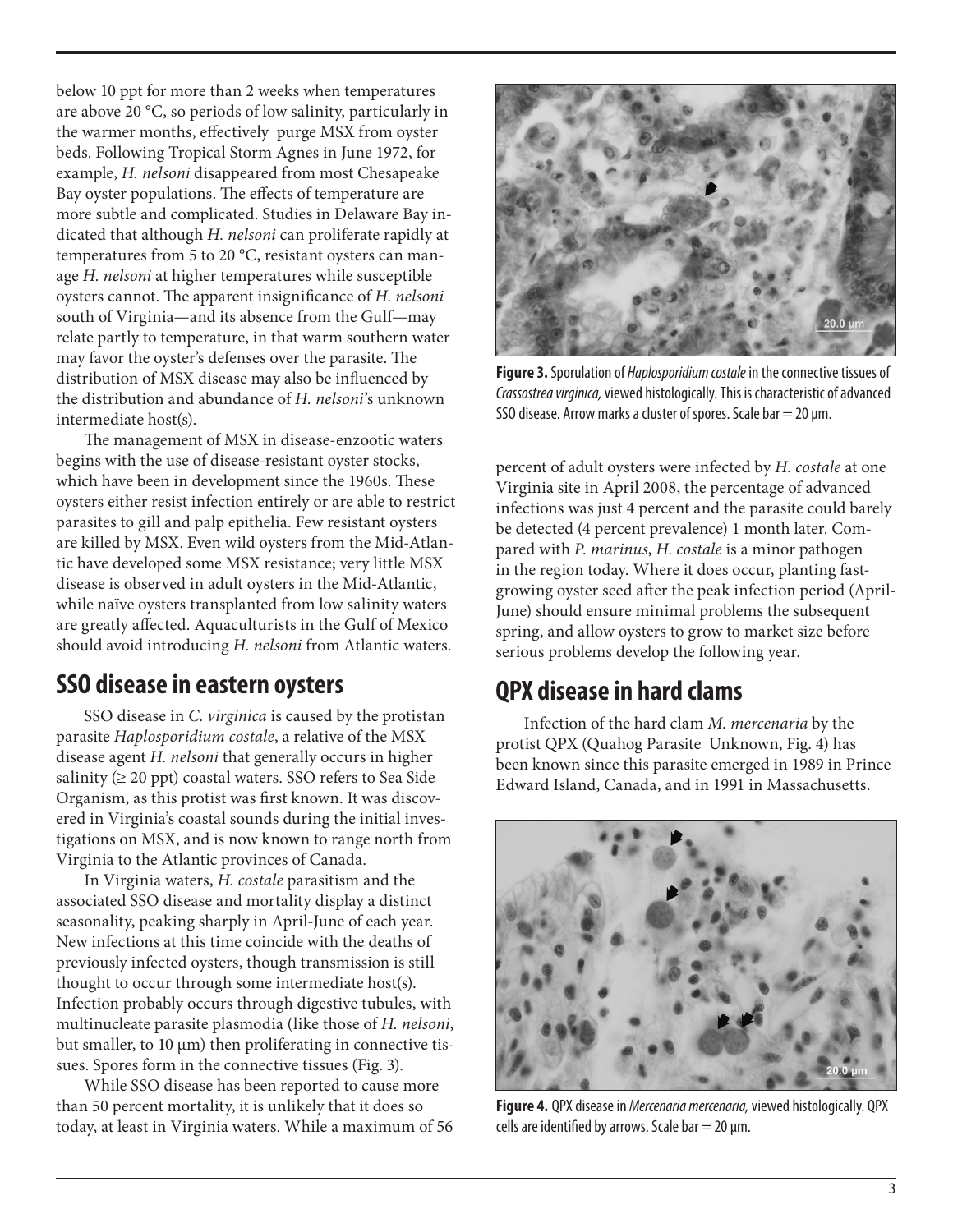The parasite was probably present along the Atlantic coast much earlier. Its southward distribution extends to Virginia, where it has caused occasional mortality.

QPX infections are usually localized at the mantle and gills, where various cell forms 2 to 48 µm in diameter, typically surrounded by clear halos, can be observed disrupting connective tissues. Infections can become systemic and sometimes result in serious mortality. Eighty percent of the clams in some affected beds have been lost. It is not certain how QPX infections arise. Labyrinthulid protists, the group to which QPX belongs, are ubiquitous saprophytes, meaning that they feed on dead or dying material. It is possible that QPX is a typical saprophytic labyrinthulid that, under certain conditions, also functions as a pathogen. That is, it may be capable of living externally in the environment or internally as a pathogen in clams. While we do not completely understand the cause of QPX outbreaks, clam culturists in Virginia avoid exceptionally high densities, a potential source of stress on the clams, and prevent excessive fouling of nets because the fouling algae are a potential environmental source of the parasite.

It is possible, but not certain, that warm water temperatures limit the southward distribution of QPX. It does appear that estuarine salinities are inhospitable to the parasite, as QPX has rarely been observed in Chesapeake Bay. As QPX is not broadly distributed within the region, local clam stocks south of Virginia or in waters below 20 ppt may never have been exposed to QPX. Indeed, clam stocks originating south of Virginia are very susceptible to QPX when grown in northern waters. For this reason, clams from QPX-enzootic waters, which presumably are resistant to QPX disease, should be used in areas where QPX occurs, even if seed is to be produced in more southern clam hatcheries.

### **Introduction of exotic diseases**

The arrival of exotic molluscan pathogens is impossible to predict. The likelihood of a pathogen introduction may have decreased somewhat in recent decades because the deliberate transplantation of exotic molluscan hosts has slowed and surveillance for disease has improved. Yet the risk of an accidental introduction via shipping traffic (hull fouling, ballast water, etc.) persists, and other vectors have become apparent, such as the import of exotic molluscs for the ornamental trade. The parasite *Perkinsus olseni* was recently detected in Florida in giant clams imported from Vietnam for ornamental use. This raises concerns that the release of unwanted aquarium species by hobbyists could bring dangerous pathogens to the region. Careful disease management by the ornamental fish and shellfish industry is imperative.

With the rejection of efforts to introduce the Suminoe oyster *Crassostrea ariakensis* to Virginia waters, it is unlikely that an exotic mollusc will again be cultured in open waters of the Southeast anytime soon. Nonetheless, hatchery work with non-native species may continue or expand for the international sale of larvae and seed. Imported, exotic broodstocks should be carefully quarantined to prevent the introduction of exotic pathogens, including herpesviruses.

#### **Aquaculture health management**

While some aspects of aquaculture health management are specific to certain disease problems, others are universal. At the farm level, health management begins with creating conditions that minimize stress on cultured animals and with attention to site selection, farm organization, planting densities, and routine husbandry to ensure good nutrition and growth. It is important to use genetic strains of oysters and clams that exhibit good growth and survival under local conditions. Cultured molluscs should be monitored for unusual reductions in growth, condition or survival. If any of these situations occurs, pathological examinations should be performed to identify problems such as emerging disease at the earliest stage.

At a broader level, the diversity and distribution of pathogens should be determined so that disease-enzootic regions can be better defined. Stocks destined for transplantation should be screened to ensure that diseases are not spread to new areas. The International Council for the Exploration of the Sea (ICES) Code of Practice on the Introductions and Transfers of Marine Organisms describes procedures for safe transplantation. Where there is a risk of introducing a disease, culturists are advised to plant only certified disease-free progeny produced in quarantine from introduced broodstock.

New fast-growing, disease-resistant oyster and clam stocks should be developed for regional use, and the natural diversity of aquaculture species should be conserved. It is the diverse wild populations that are capable of evolutionary response to new disease and environmental challenges, and from which new aquaculture lines may continually be developed. Finally, the diversification of the aquaculture industry to include new local species should continue. An industry with a broader base of cultured species should be better able to withstand the effect of disease on any one.

## **References**

Andrews, J.D. 1988. Epizootiology of the disease caused by the oyster pathogen *Perkinsus marinus* and its effects on the oyster industry. American Fisheries Society Special Publication 18: 47-63.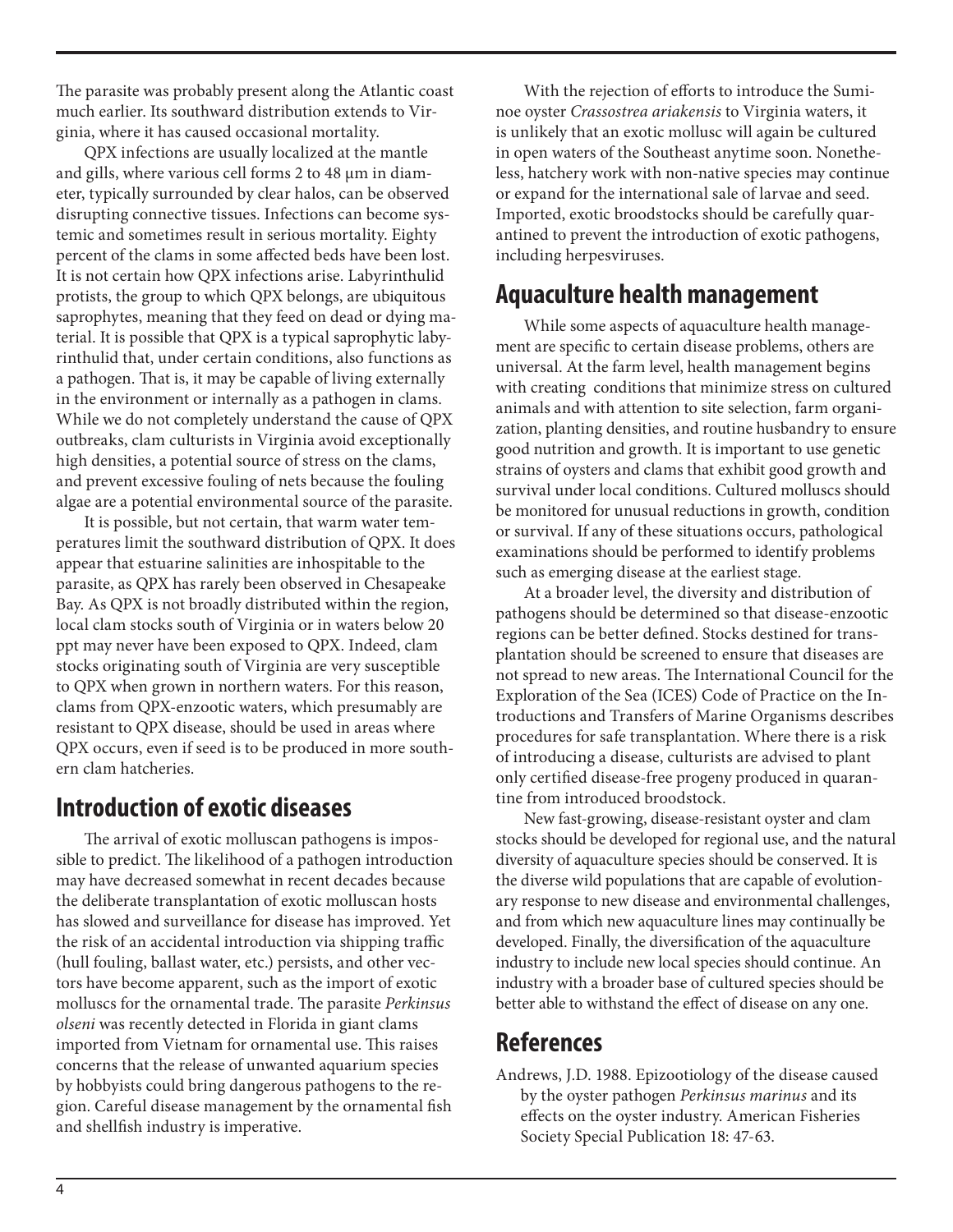Andrews, J.D. 1996. History of *Perkinsus marinus*, a pathogen of oysters in Chesapeake Bay 1950-1984. *Journal of Shellfish Research* 15: 13-16.

Burreson, E.M. and S.E. Ford. 2004. A review of recent information on the Haplosporidia, with special reference to *Haplosporidium nelsoni* (MSX disease). *Aquatic Living Resources* 17: 499-517.

Burreson, E.M. and L.M. Ragone Calvo. 1996. Epizootiology of *Perkinsus marinus* disease of oysters in Chesapeake Bay, with emphasis on data since 1985. *Journal of Shellfish Research* 15: 17-34.

Ford, S.E. 2001. Pests, parasites, diseases, and defense mechanisms of the hard clam, *Mercenaria mercenaria.* pp. 591-628 in The Biology of the Hard Clam (J.N. Kraeuter and M. Castagna, eds.). The Netherlands: Elsevier Science B.V.

Ford, S.E. and M.R. Tripp. 1996. Diseases and defense mechanisms. pp. 581-660 in The Eastern Oyster *Crassostrea virginica* (V.S. Kennedy, R.I.E. Newell and A.F. Eble, eds.). College Park: Maryland Sea Grant.

Ford, S.E., J.N. Kraeuter, R.D. Barber and G. Mathis. 2002. Aquaculture-associated factors in QPX disease of hard clams: density and seed source. *Aquaculture* 208: 23-38.

Haskin, H.H. and J.D. Andrews. 1988. Uncertainties and speculations about the life cycle of the eastern oyster pathogen *Haplosporidium nelsoni* (MSX). American Fisheries Society Special Publication 18: 5-22.

McCollough, C.B., B.W. Albright, G.R. Abbe, L.S. Barker and C.F. Dungan. 2007. Acquisition and progression of *Perkinsus marinus* infections by specific-pathogenfree juvenile oysters (*Crassostrea virginica* Gmelin) in a mesohaline Chesapeake Bay tributary. *Journal of Shellfish Research* 26: 465-477.

Powell, E.N., K.A. Ashton-Alcox, J.N. Kraeuter, S.E. Ford and D. Bushek. 2008. Long-term trends in oyster population dynamics in Delaware Bay: regime shifts and response to disease. *Journal of Shellfish Research*  27: 729-755.

Ragone Calvo, L.M., G.W. Calvo and E.M. Burreson. 2003. Dual disease resistance in a selectively bred eastern oyster, *Crassostrea virginica*, strain tested in Chesapeake Bay. *Aquaculture* 220: 69-87.

Ragone Calvo, L.M., J.G. Walker and E.M. Burreson. 1998. Prevalence and distribution of QPX, Quahog Parasite Unknown, in hard clams *Mercenaria mercenaria* in Virginia, USA. *Diseases of Aquatic Organisms*  33: 209-219.

Ray, S.M. 1996. Historical perspective on *Perkinsus marinus* disease of oysters in the Gulf of Mexico. *Journal of Shellfish Research* 15: 9-11.

Smolowitz, R., D. Leavitt and F. Perkins. 1998. Observations of a protistan disease similar to QPX in *Mercenaria mercenaria* (hard clams) from the coast of Massachusetts. *Journal of Invertebrate Pathology* 71: 9-25.

Soniat, T.M. 1996. Epizootiology of *Perkinsus marinus* disease of eastern oysters in the Gulf of Mexico. *Journal of Shellfish Research* 15: 35-43.

Soniat, T.M., J.M. Klinck, E.N. Powell and E.E. Hofman. 2005. Understanding the success and failure of oyster populations: climatic cycles and *Perkinsus marinus. Journal of Shellfish Research* 24: 83-93.

Villalba, A., K.S. Reece, M. Camino Ordás, S.M. Casas and A. Figueras. 2004. Perkinsosis in molluscs: a review. *Aquatic Living Resources* 17: 411-432.